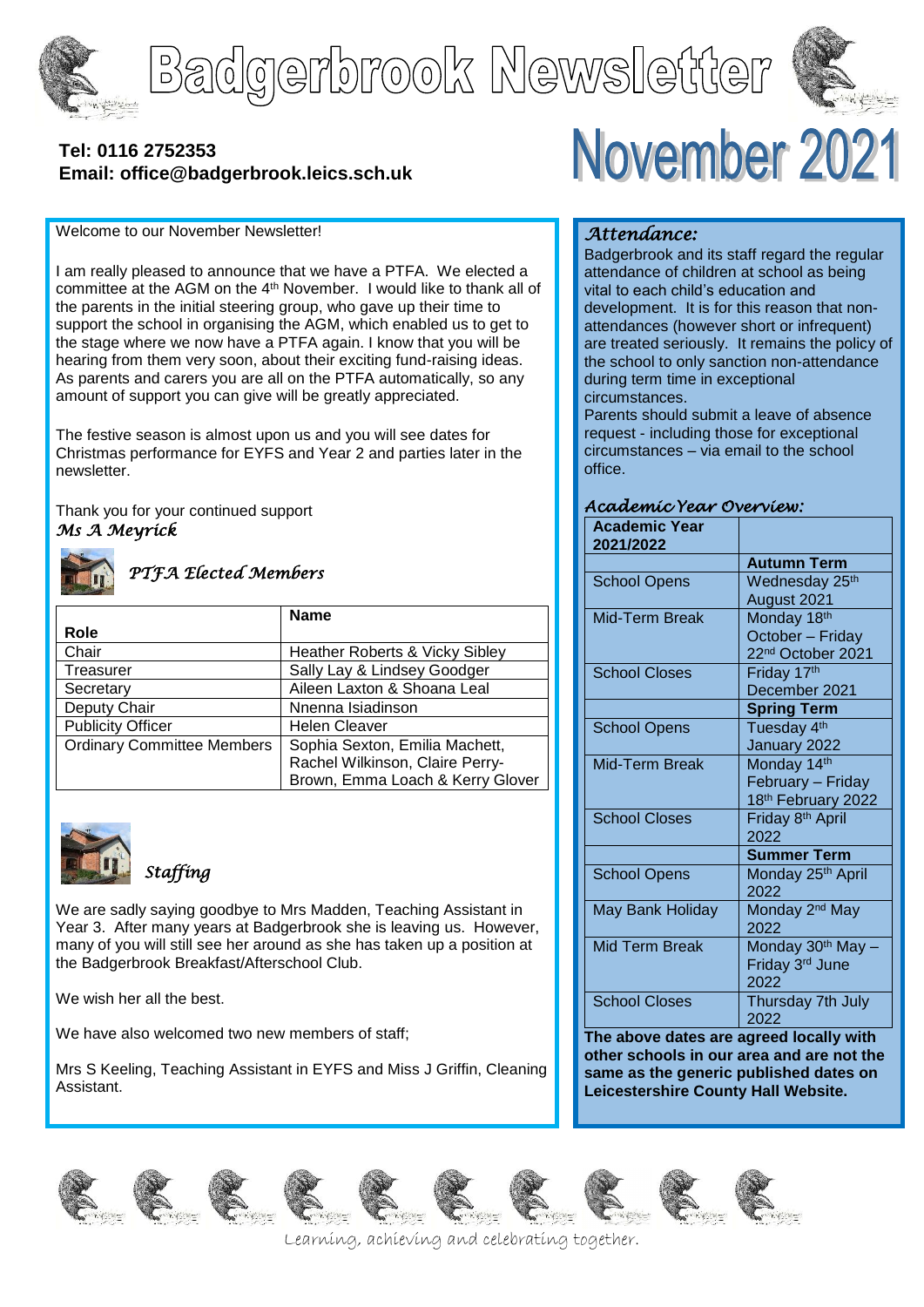

## *Apppointment of an Assistant SENDCo*

As you know Mrs Toon is both our SENDCo and Deputy Headteacher. The need has arisen to appoint an Assistant SENDCo, in order to support Mrs Toon in her ever increasing and demanding role. I am pleased to say that Mrs Ellis, who knows our children well after working here for the past 12 months, has been successfully appointed. She is an experienced SENDCo and has the professional qualities to be a success in the post.



#### *Flu immunisation*

As per last weeks' email we still have not received a new date for the flu immunisation. As soon as we have any further information, this will be sent out to all parents and guardians.



*'Zoom' the 'Daily Boost'* 

At the end of October Key Stage 1 children were excited to have a visit from Zoom the Daily Boost mascot. He came into school with Mrs Bird, the Assistant Sports Development Officer for Leicestershire and Rutland, to present Badgerbrook with an award for the most minutes of exercise completed by a school last year! #enthusiasm.



## *401 Virtual Mission*

Well done to all those pupils continuing to complete their daily steps using their '401 Virtual Mission' passports! Years 5 and 6 are doing particularly well and have travelled over half way across USA!



## *Children in need*

Children In Need will be on Friday 19<sup>th</sup> November 2021. The school council have decided that pupils and staff can dress in a sports or dance theme of their choice. Please hand all donations to your class teacher.

Also on the day children can pay 50p to play football at break time, money to be given to the teacher on the playground.



#### *Dogs Trust*

Mrs Morgan in Year 5 is still collecting used postage stamps in aid of the Dogs Trust. Please send in any used stamps into school.

Thank you



## *First Time School Admissions Autumn 2022*

If your child is eligible to start primary school in September 2022 (born between 1<sup>st</sup> September 2017 and 31 August 2018 inclusive), you need to apply to the local authority for a place at [www.leics.gov.uk](http://www.leics.gov.uk/) by 15 January 2022.

Results will be made available on 18th April 2022.

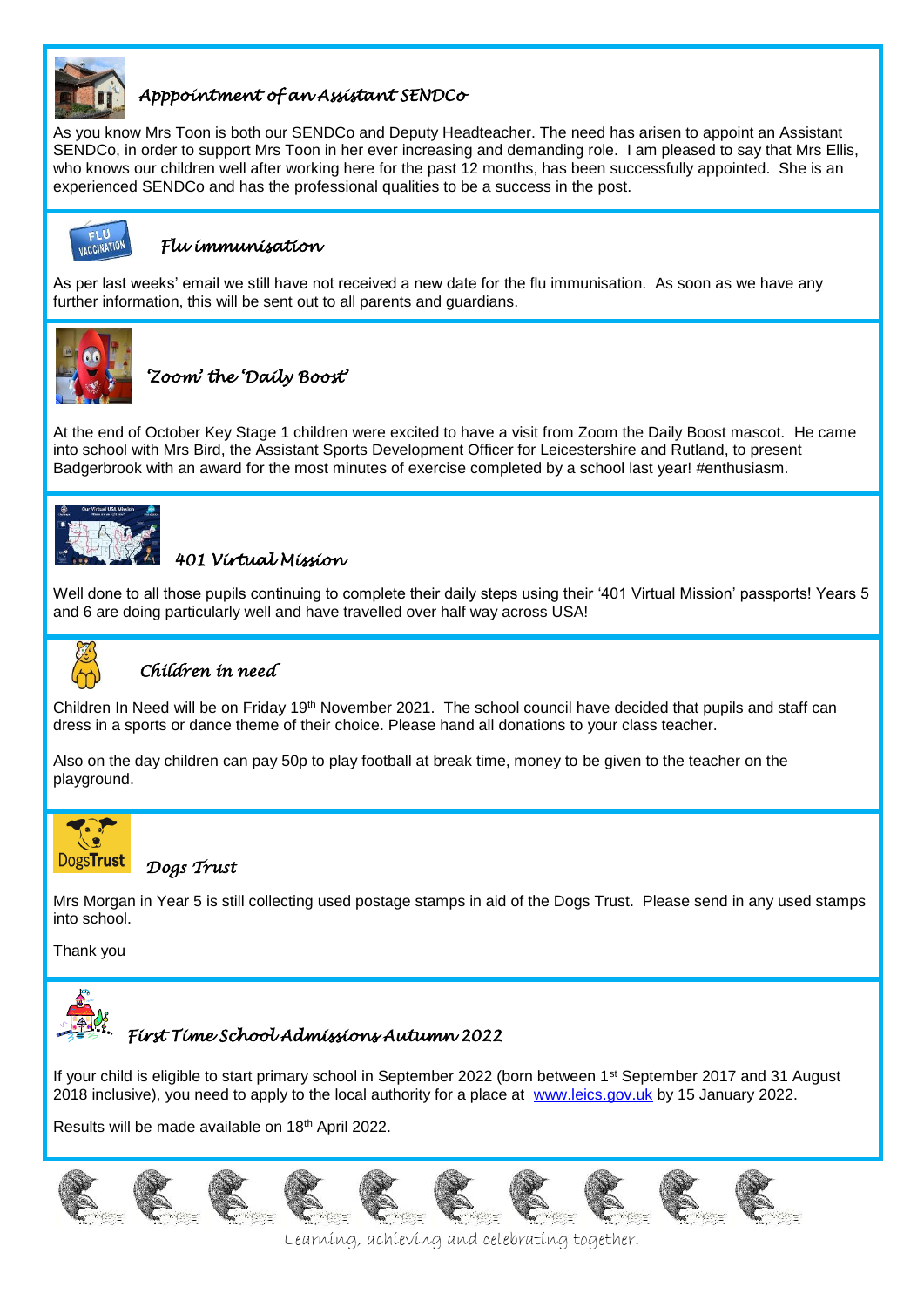

## *Christmas Jumper Day*

Children can wear a Christmas jumper to school on Friday 10<sup>th</sup> December.

All donations to Save the Children.



#### *Foundation Stage & Year 2 Christmas Productions*

We are hoping to put on our Christmas productions again for our EYFS & Year 2 pupils, Covid restrictrions permitting.

Please find below a list of performances that will take place during December. Each production performance is limited to two tickets per family, including children.

EYFS Wednesday 8th December 2021 at 9.30am Thursday 9th December 2021 at 9.30am

Year 2 Tuesday 7<sup>th</sup> December 2021 at 6.00pm Wednesday 8th December 2021 at 2.00pm



#### *Christmas Lunch*

There are two dates for Christmas Lunch this year. Please make sure you have filled in your child's lunch request.

EYFS, Years 1 & 2 Friday 3rd December 2021 Years 3, 4, 5 & 6 Friday 10<sup>th</sup> December 2021

On Friday  $3<sup>rd</sup>$  December, Years 3, 4, 5 and 6 are all asked to bring a packed lunch from home.

On Friday 10<sup>th</sup> December Foundation Stage, Years 1 and 2, will be provided with a packed lunch from the kitchen, unless you wish to send them with their own from home.

Please can you ensure you have ordered your child's lunch (form sent via email last Friday 5<sup>th</sup> November) by Monday 15th November.

Thank you



#### *Christmas Parties*

Please find below the dates of the Christmas Parties for each year group, Covid restrictions permitting, which will all take place during the school day. Further information will be sent nearer the time.

| <b>EYFS</b> | Monday 13th December                |
|-------------|-------------------------------------|
| Year 1      | Tuesday 14th December               |
| Year 2      | Tuesday 14 <sup>th</sup> December   |
| Year 5      | Wednesday 15 <sup>th</sup> December |
| Year 4      | Wednesday 15 <sup>th</sup> December |
| Year 3      | Thursday 16th December              |
| Year 6      | Friday 17th December                |
|             |                                     |

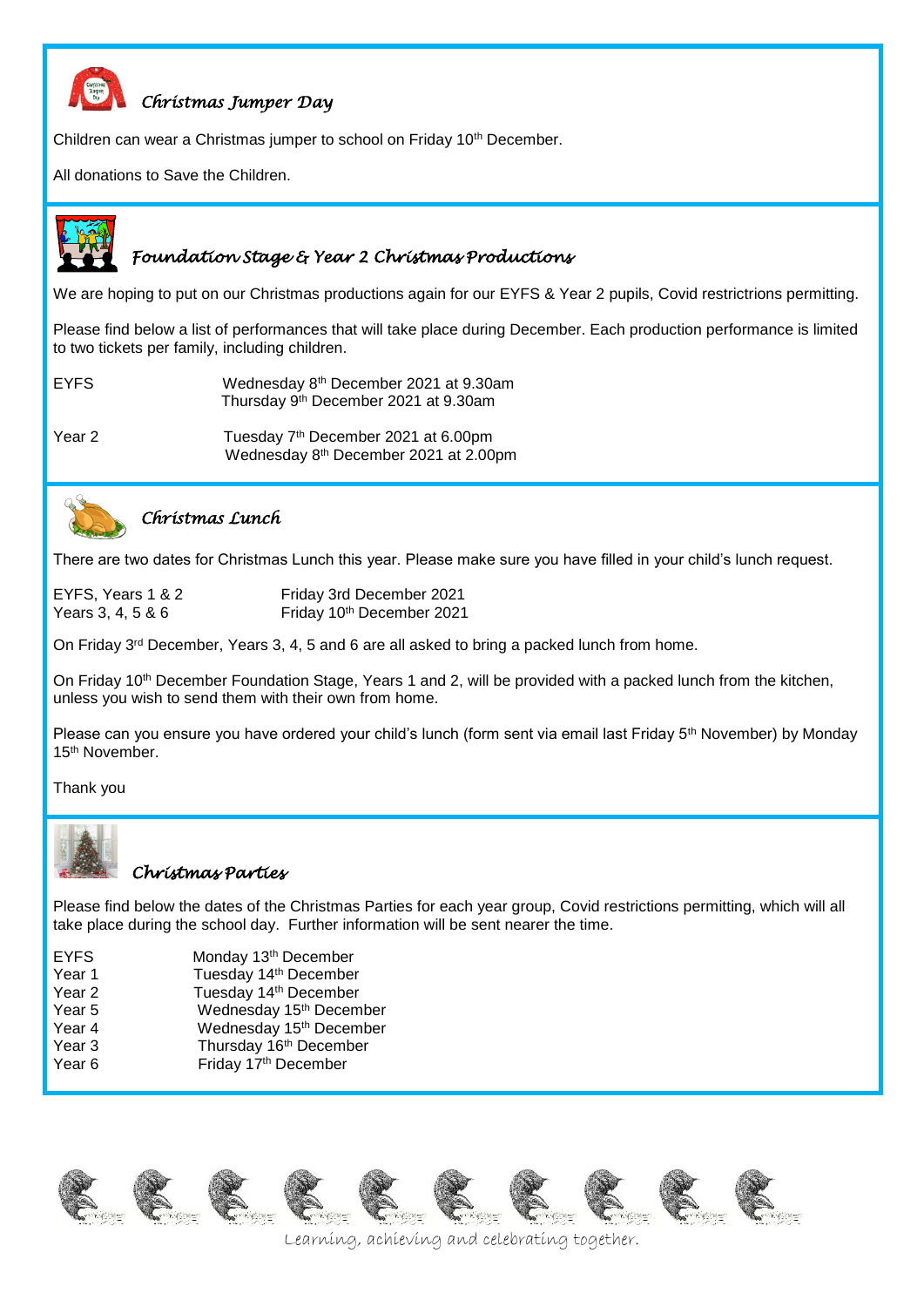

## *Bad Weather Information*

In the event of heavy snowfall or icy conditions it may not be possible to keep all routes and paths around school clear. The Premises Officer will try to keep both routes round school open if possible to allow for social distancing. If we have to make any changes to entry and exit points for classes, we will try to let you know as early as possible by text or email, and school staff will be outside when you come to school to direct you to the appropriate route.

The plans below show the paths which the Premises Officer will clear and grit if possible. It may be necessary to fence off part of the playground if it has not been possible to clear or grit this area.

Parents are reminded to listen to BBC Radio Leicester bulletins (104.9 FM) or to look at the BBC Radio Leicester web site for details of school closures – **<http://news.bbc.co.uk/local/Leicestershire>**

It is important to press F5 on your keyboard, refresh or close your internet browser and re-open the website to make sure you have the latest list.

If the school is closed we will use the text and email service to send out information and we will update the Badgerbrook website **[www.badgerbrook.org.uk](http://www.badgerbrook.org.uk/)** 

Please ensure that we have up to date contact numbers in case we need to contact you during the day.







#### *Vacancy*

We are looking for an extra Midday Supervisor to join our lunchtime team. The hours are 11.20am to 12.35pm each weekday in term time until July 2022.

If you, or anyone you know, is interested in this job, please contact the school office for an application pack.



#### *Extended Services Noticeboard*

Please take a look at the Extended Services Noticeboard near the Hall entrance to find details about local clubs and sports teams.

We are always happy to display posters.

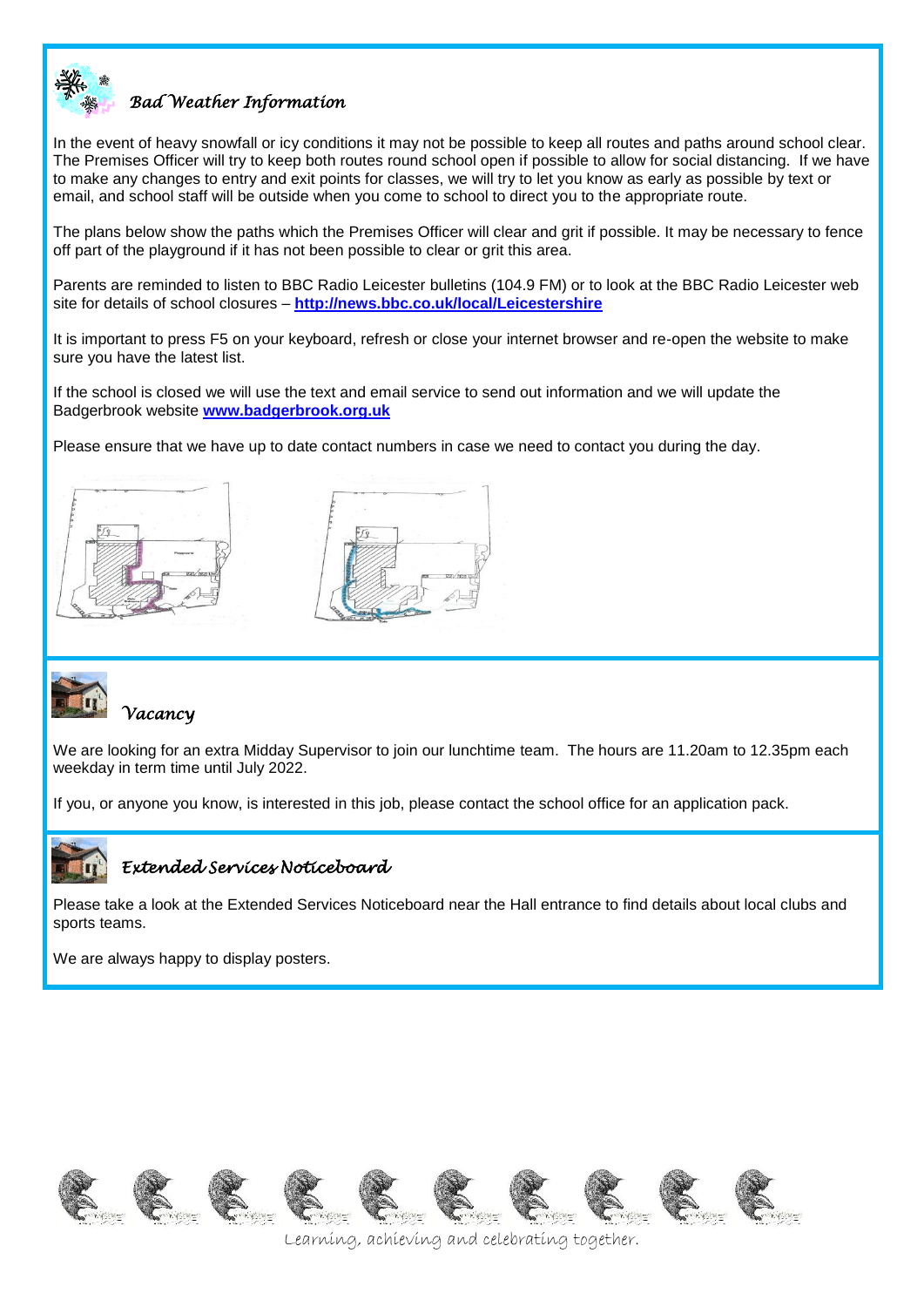#### A Big Shout out to .......

Maddison and Bobby Year 4 have recently ran in the Prestwold primary school races. They have both achieved excellent places #

Congratulations to our Rice Bowl football team, who beat Caldecote 5 – 2 in the first round of the County Cup #Teamwork.

A big thank you to Ebony Year 4 and Oliver's (Year 1) mums, Hannah and Madi who have given their time and talent to paint a beautiful reading tree in our school library. We look forward to showing photos of the tree once it is finished #creavivity #kindness.

Staff Challenge Marathon in a month: well done to Miss Carter, Mrs Berry, Mr Creese, Mrs Kirk, Mrs Marsham and Mrs Turner, who all completed the challenge to either run, walk or swim the total distance of 26.2 miles over the month of October #Determination.

## *Safeguarding*

If you have any concerns about the welfare of any child in our school, or you wish to discuss aspects of safeguarding, please speak to our Designated Safeguarding Lead Ms A Meyrick or one of our Deputy Designated Safeguarding Leads, Mrs V Toon & Mrs C Webb.

#### *Online Safety*

Computers are everywhere. No matter where we go, there is no escaping their reach. Our children are growing up in a world where these devices are common in everyday lives. Unlike many adults, children are not fazed by computers and smart devices and accept them as part of their way of life. At Badgerbrook, we acknowledge that computers, devices and of course the internet are all amazing technologies both now and for the future. However, we are aware of the necessity to keep our children safe. We would like to make you aware of CEOP, which is the government's Child Exploitation and Online Protection Centre. If you wish to report some inappropriate content or behaviour online follow the directions on their pages.

We would also like to introduce you to a new industry-backed website for parents, which aims to provide a good understanding of issues affecting children today. Take a look here: www.internetmatters.org.